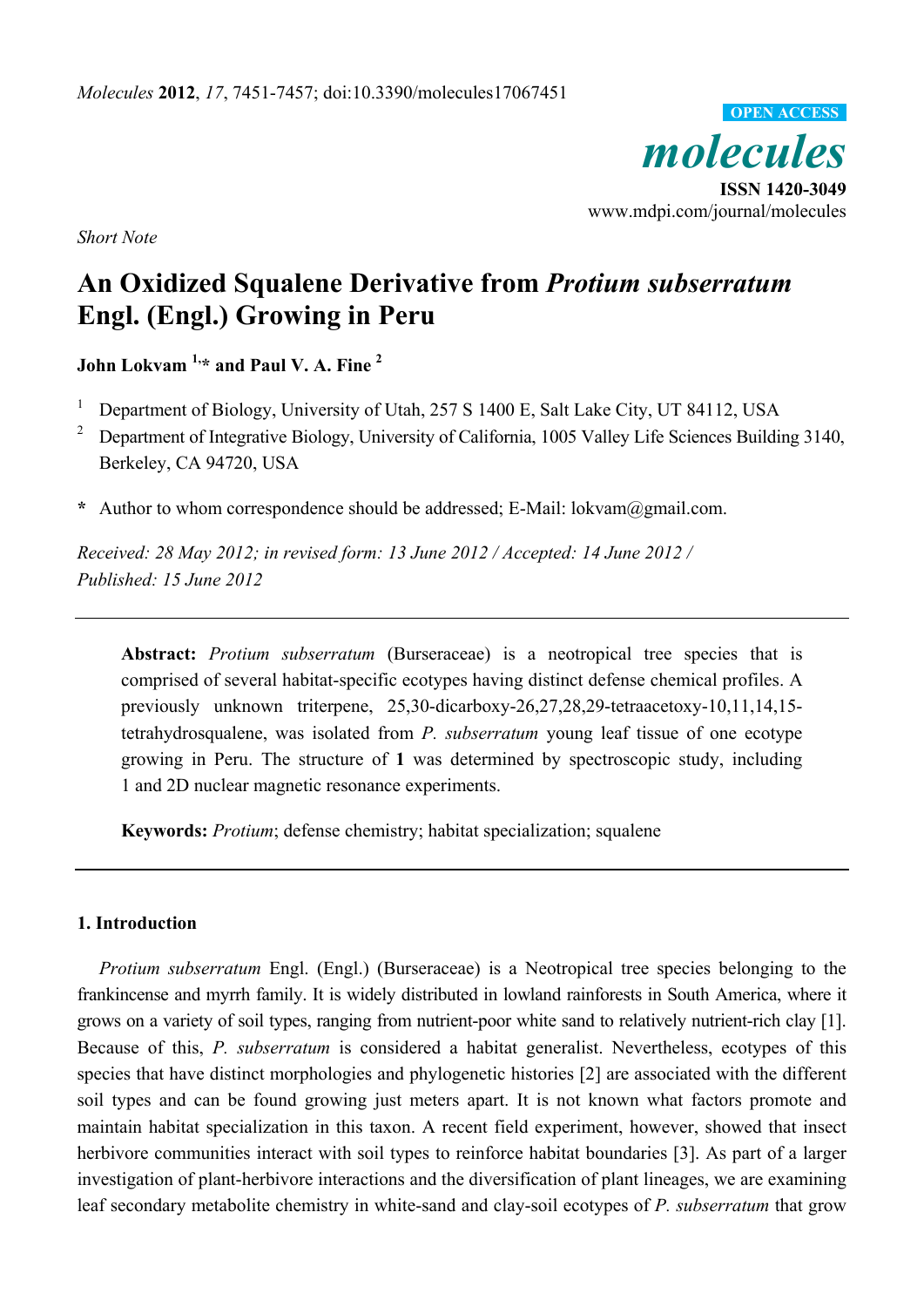in Amazonian Peru. We focus on young, expanding leaves because they are the preferred food source of most herbivorous insects [4] and because their defense chemical profiles are often markedly different than mature leaves of the same plant [5,6]. In this paper, we report on the structure of a previously unknown squalene derivative (Figure 1) that accumulates primarily in the leaves of the *P. subserratum* ecotype growing on white-sand soils.

**Figure 1.** 25,30-dicarboxy-26,27,28,29-tetraacetoxy-10,11,14,15-tetrahydrosqualene (**1**) from *Protium subserratum* young leaf tissue. Scalar coupling networks (bold bonds) and pertinent HMBC and NOESY correlations (red and blue arrows respectively) are indicated for one mirror half of the molecule.



#### **2. Results and Discussion**

Compound **1** (Figure 1) was isolated from dried, ground *P. subserratum* young-leaf tissue following flash chromatography fractionation of the 80% ethanol leaf extract and HPLC purification. The high resolution FTICR mass spectrum of 1 gave an  $[M + H]$ <sup>+</sup> ion of  $m/z$  707.40728, indicating a molecular formula of  $C_{38}H_{58}O_{12}$ . A proton-decoupled <sup>13</sup>C-NMR spectrum acquired at 26 °C, however, showed only 16 resonances. When the acquisition temperature was increased, first to 75 and then to 100  $^{\circ}$ C, 19 resonances were resolved (Table 1). A qDEPT experiment showed five unprotonated carbons, three with shifts indicative of carboxy carbonyl carbons ( $\delta$  167.7, 169.0 and 169.2) and two with olefinic shifts ( $\delta$ 127.0 and 130.0). DEPT also showed the presence of three methyl, eight methylene and three methine peaks. Six of the methylene carbons had aliphatic shifts while two were oxygen bound ( $\delta$ 60.4) and 65.5). In addition, two of the methine resonances arose from olefinic carbons ( $\delta$  132.3 and 139.4) and one from an aliphatic carbon ( $\delta$ 35.8). Examination of the  ${}^{1}H$ - ${}^{1}H$  COSY spectrum, with supporting evidence from an HSQC experiment, gave two scalar coupling networks involving three and seven carbons respectively (Figure 1). An HMBC experiment provided the long-range  ${}^{1}H-{}^{13}C$  correlations that permitted assembly of a structure uniquely consistent with the NMR spectroscopic data. This structure, however, possessed a  $sp^3$ -hybridized terminal methylene carbon (Figure 1, carbon 12). Moreover, despite the fact that every resonance was accounted for, the compound had exactly half the atoms predicted by the high-resolution mass spectrum. The sum of these data led to the conclusion that **1** was a symmetrical molecule consisting of halves that produced identical NMR spectra, each with a nominal mass of 353 amu.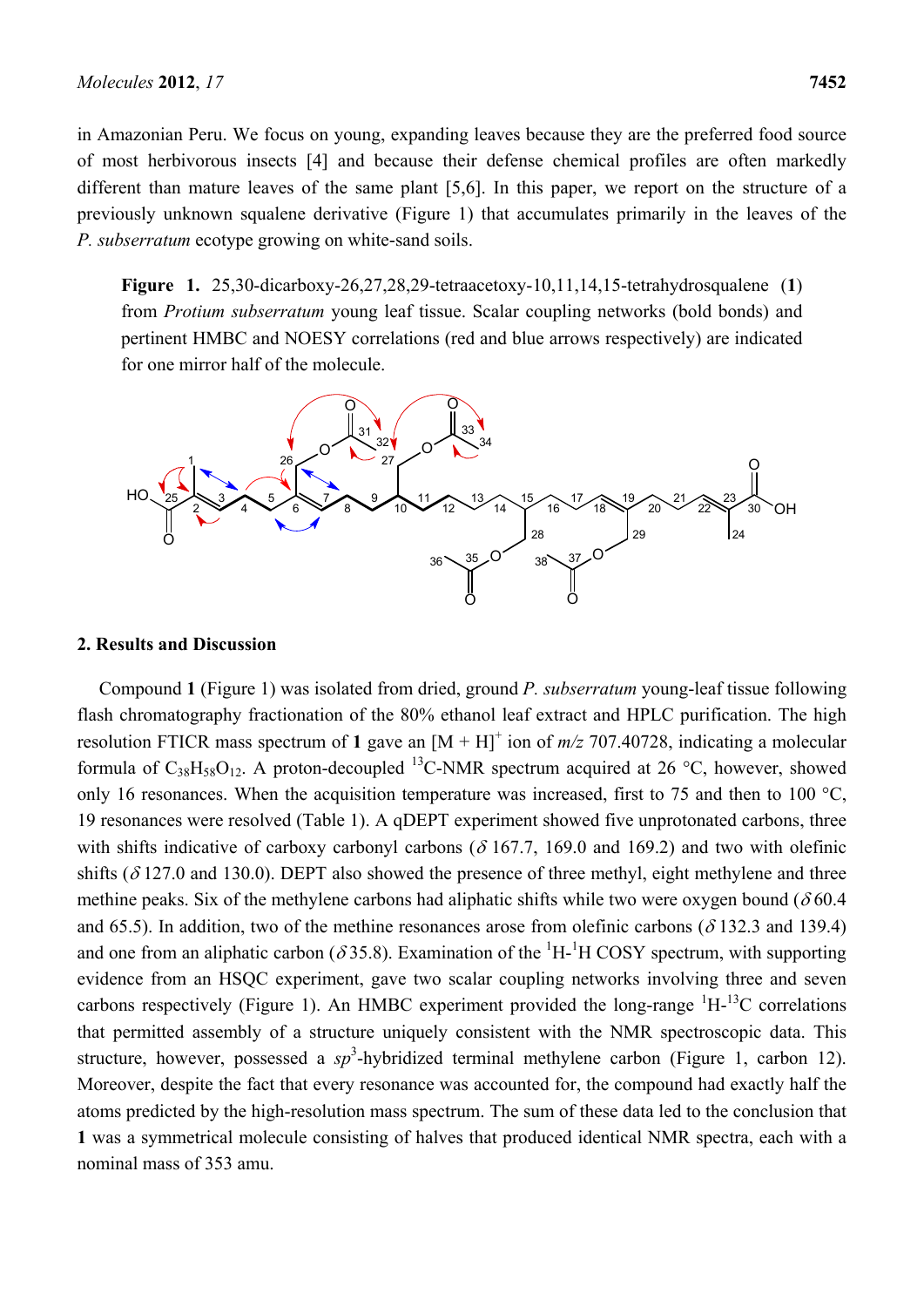| C number <sup>c</sup>                                                                                                         | <b>Assignment</b> | $\overline{^{13}C}$ (ppm) | ${}^{1}H$ (ppm) | Multiplicity $(J, Hz)$ |
|-------------------------------------------------------------------------------------------------------------------------------|-------------------|---------------------------|-----------------|------------------------|
| 1, 24                                                                                                                         | CH <sub>3</sub>   | 11.1                      | 1.75            | br s                   |
| 2, 23                                                                                                                         | $\mathcal{C}$     | 127.0                     |                 |                        |
| 3, 22                                                                                                                         | <b>CH</b>         | 139.4                     | 6.63            | dd(7.2, 7.2)           |
| 4, 21                                                                                                                         | CH <sub>2</sub>   | 26.1                      | 2,28            | m                      |
| 5, 20                                                                                                                         | CH <sub>2</sub>   | 32.6                      | 3.17            | dd(7.2, 7.2)           |
| 6, 19                                                                                                                         | $\mathcal{C}$     | 130.0                     |                 |                        |
| 7, 18                                                                                                                         | <b>CH</b>         | 132.3                     | 5.44            | dd(7.3, 7.3)           |
| 8, 17                                                                                                                         | CH <sub>2</sub>   | 23.7                      | 2.11            | m                      |
| 9, 16                                                                                                                         | CH <sub>2</sub>   | 30.3                      | 1.36            | m                      |
| 10, 15                                                                                                                        | <b>CH</b>         | 35.8                      | 1.65            | m                      |
| 11, 14                                                                                                                        | CH <sub>2</sub>   | 29.8                      | 1.30            | $\mathbf{O}$           |
| 12, 13                                                                                                                        | CH <sub>2</sub>   | 25.5                      | 1.30            | $\boldsymbol{0}$       |
| 25, 30                                                                                                                        | <b>COOH</b>       | 167.7                     |                 |                        |
| 26, 29                                                                                                                        | CH <sub>2</sub>   | 60.4                      | 4.59            | br s                   |
| 27, 28                                                                                                                        | CH <sub>2</sub>   | 65.5                      | 3.95            | m                      |
| 31, 37                                                                                                                        | <b>COOH</b>       | 169.2                     |                 |                        |
| 32, 38                                                                                                                        | CH <sub>3</sub>   | 19.5                      | 2.00            | $\mathbf S$            |
| 33, 35                                                                                                                        | <b>COOH</b>       | 169.0                     |                 |                        |
| 34, 36                                                                                                                        | CH <sub>3</sub>   | 19.5                      | 2.01            | S                      |
| <sup>a</sup> referenced to the center peak of the solvent multiplet, 39.5 and 2.51 ppm, respectively, for <sup>13</sup> C and |                   |                           |                 |                        |

**Table 1.** <sup>13</sup>C- and <sup>1</sup>H-NMR Chemical Shifts <sup>a</sup> and <sup>1</sup>H Multiplicities  $\frac{1}{2}$  for **1** in DMSO-d<sub>6</sub>, 100 °C.

<sup>1</sup>H; <sup>b</sup> br s = broad singlet; dd = double doublet; m = multiplet; s = singlet; o = overlap; <sup>c</sup> see Figure 1.

The stereochemistry of the double bonds (Figure 1) in **1** was determined using a 2D-NOESY experiment. In order to reduce the risk of sample degradation, the NOESY experiment, as well as a second  ${}^{1}H$ - ${}^{1}H$  COSY experiment, was acquired at 26 °C. Data from the NOESY experiment were analyzed in the context of proton chemical shifts that were slightly altered as a result of the change in experimental temperature. NOE correlations between the carbon 1 and 4 protons, as well as the absence of any correlation between carbon 1 and 3 protons, established the *E*-configuration for the carbon 2-3 double bond. The presence of NOE correlations between both the carbon 5 and 7 protons and the carbon 8 and 26 protons, as well as the absence of any correlation between the carbon 7 and 26 protons, indicated the *Z*-configuration for the carbon 6-7 double bond. The relative stereochemistry at carbon 10 was not determined and there is no record of this squalene derivative ever having been synthesized. Comparisons to standards were therefore not possible.

Based on chromatographic and UV absorbance properties (Figure 2), *P. subserratum* populations of eastern Peru accumulate several related forms of oxidized terpenes, with **1** being the most abundant. At present, the significance of these metabolites is unknown. But given the fact that **1** comprises at least 0.1% of leaf dry weight, its relatively high concentration points to an allelochemical function. Squalene itself has been shown to be an effective synomone: It is synthesized in apple leaf tissue in response to leaf miner attack and attracts the parasitic wasp *Pholester bicolor* to probe leaves, even when applied to the leaf surface in the absence of any host herbivore [7]. Whether the modifications to terpenoid metabolites that we observe in *P. subserratum* are related to their signalling properties remains to be investigated. For the purposes of the chemical analyses carried out in this study, only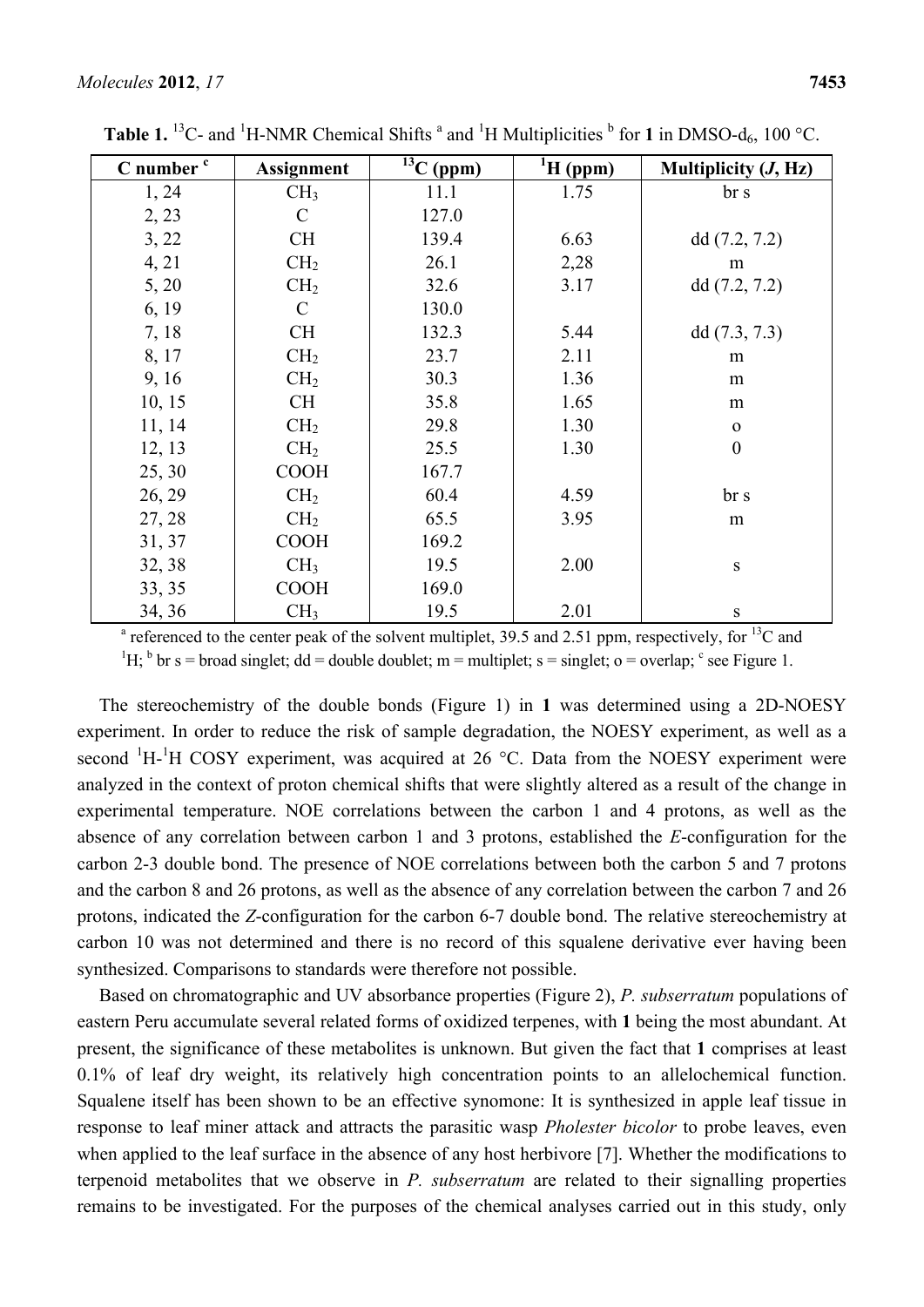undamaged leaves were collected. Thus, the leaf chemistry we characterized more likely represents a constitutive metabolic profile than one generated in response to wounding.

**Figure 2.** Diode array detector (upper panel) and evaporative light-scattering detector (lower panel) chromatograms from HPLC analysis of the fraction containing **1**. The extract is from a white-sand ecotype of *P. subserratum* growing near Jenaro Herrera, Peru. Based on retention times and UV absorbance, several forms of oxidized terpenes are likely present in the leaves, with **1** being the most abundant. Related forms were not isolated in sufficient quantity to permit structure solution.



### **3. Experimental**

## *3.1. General*

Optical rotation was measured on a Perkin-Elmer 343 polarimeter. The UV spectrum was recorded using a Hitachi U-4100 spectrophotometer (Hitachi High Technologies Corp., San Jose, CA, USA). High pressure liquid chromatography (HPLC) analyses were done using a Hitachi LaChrom Elite system. Detection was by photo-diode array (Hitachi L-2450) and/or evaporative light-scattering (Sedex 55, SEDERE, Alfortville, France). Compound purifications were carried out using an Atlantis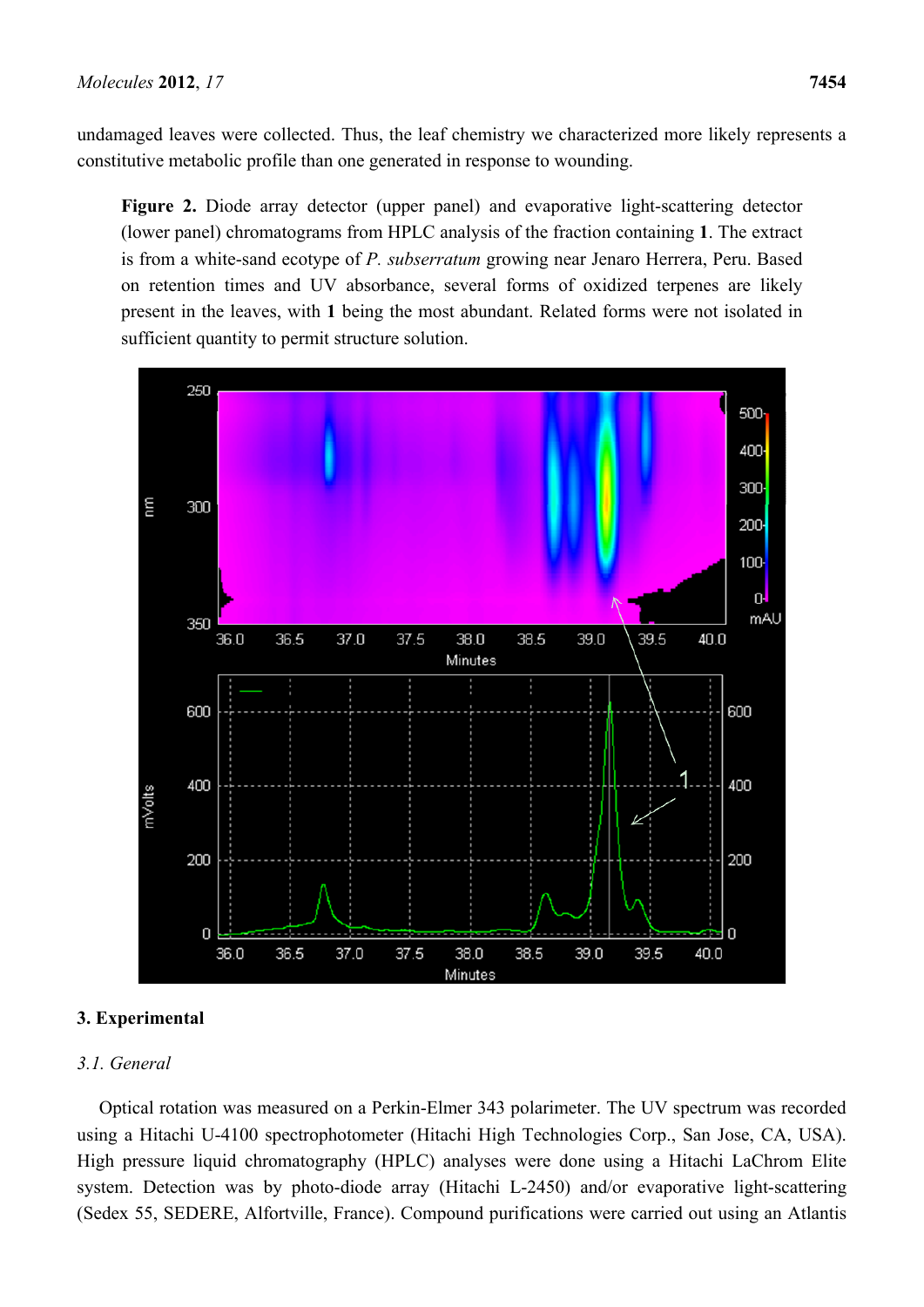T3 3µ ODS analytical  $(4.6 \times 150 \text{ mm})$  column (Waters Corp., Milford, MA, USA). Nuclear magnetic resonance (NMR) spectroscopic data were acquired on a Varian iNOVA 500 MHz spectrometer (Agilent Technologies, Santa Clara, CA, USA) at 100 °C, unless otherwise noted. Direct detection probes were used for  ${}^{13}C$  observation. Z-gradient indirect detection probes were used for  ${}^{1}H$ , COSY  $(^1H^{-1}H$  correlations), HSQC (1-bond  $^1H^{-13}C$  correlations), HMBC (multiple-bond  $^1H^{-13}C$  correlations) and 2-dimensional NOESY (nuclear Overhauser effect) experiments. Chemical shifts were referenced to the center peak of the DMSO- $d_6$  solvent multiplet: 39.5 and 2.51 ppm for <sup>13</sup>C and <sup>1</sup>H, respectively. Data from high-resolution electro-spray ionization mass spectrometry were obtained using a ThermoElectron LTQ-FT [Fourier transform-ion cyclotron resonance (HRFTICR) measurement; ThermoFisher Corp., Waltham, MA, USA], operated in positive ion mode.

### *3.2. Plant Material*

*Protium subserratum* leaves were collected in 2011 at two field sites (white-sand and clay soil forest) near Iquitos, Peru and two field sites (white-sand and clay soil forest) in Jenaro Herrera, Peru. Iquitos and Jenaro Herrera are 100 km distant from one another and are on opposite sides of the Amazon/Ucayali river, which is approximately one km wide in this area. From each of the four populations, we sampled five to nine individuals for leaf chemistry. Plants were identified by P. V. A. Fine. Adult individuals from the same forests have been included in a larger phylogeographic study on this tree species [2]. Voucher specimens are maintained at UC (University Herbarium, University of California Berkeley). Iquitos white-sand collections of *P. subserratum* have numbers IM 1013, 1014 and 1015; Jenaro Herrera white-sand collections have numbers ND 5960, 5961 and 5963 [2]. Leaves were dried in silica gel at room temperature and then returned to the University of Utah for analysis. From each of the four populations, we sampled five to nine individuals for leaf chemistry. Leaves from white-sand populations of *P. subserratum*, (those containing relatively high concentrations of **1** were pooled and submitted to the following extraction and isolation protocol.

## *3.3. Leaf Extraction and Isolation of 25,30-Dicarboxy-26,27,28,29-tetraacetoxy-10,11,14,15-tetrahydrosqualene* (**1**)

Once received in Utah, leaves were dried under high vacuum ( $10^{-2}$  Torr) for 24 h, then combined and pulverized using a Retsch MM 200 mill (Retsch GmbH, Haan, Germany). Pulverized leaf tissue (9.2 g) was extracted three times with 80% EtOH. The alcohol was removed at low pressure and the remaining aqueous portion was defatted with CHCl<sub>3</sub>, then applied directly to a  $2 \times 10$  cm ODS column that had been equilibrated with 100% water. The column was serially eluted with 100% water (200 mL) and then 60%, 80% and 100% MeOH (200 mL each),. Solvent was removed from each fraction first under low pressure and then under high vacuum for 24 h. A total of 55 mg was obtained from the 80% MeOH fraction. HPLC analysis showed that this fraction contained a relatively high proportion of **1**. This fraction was redissolved in MeOH to give a final concentration of 100 mg/mL. An HPLC separation of 1 was optimized using  $CH_3CN(A)$  and water containing 0.1% formic acid (B) as the elution solvents. An isocratic mixture of 60% A in B was programmed for 14 min followed by a 5 min wash (100% A) and column reequilibration. The flow rate was 1 mL/min throughout and the injection volume was 8 μL. Under these conditions, **1** eluted at 13.8 min. The fraction containing **1** was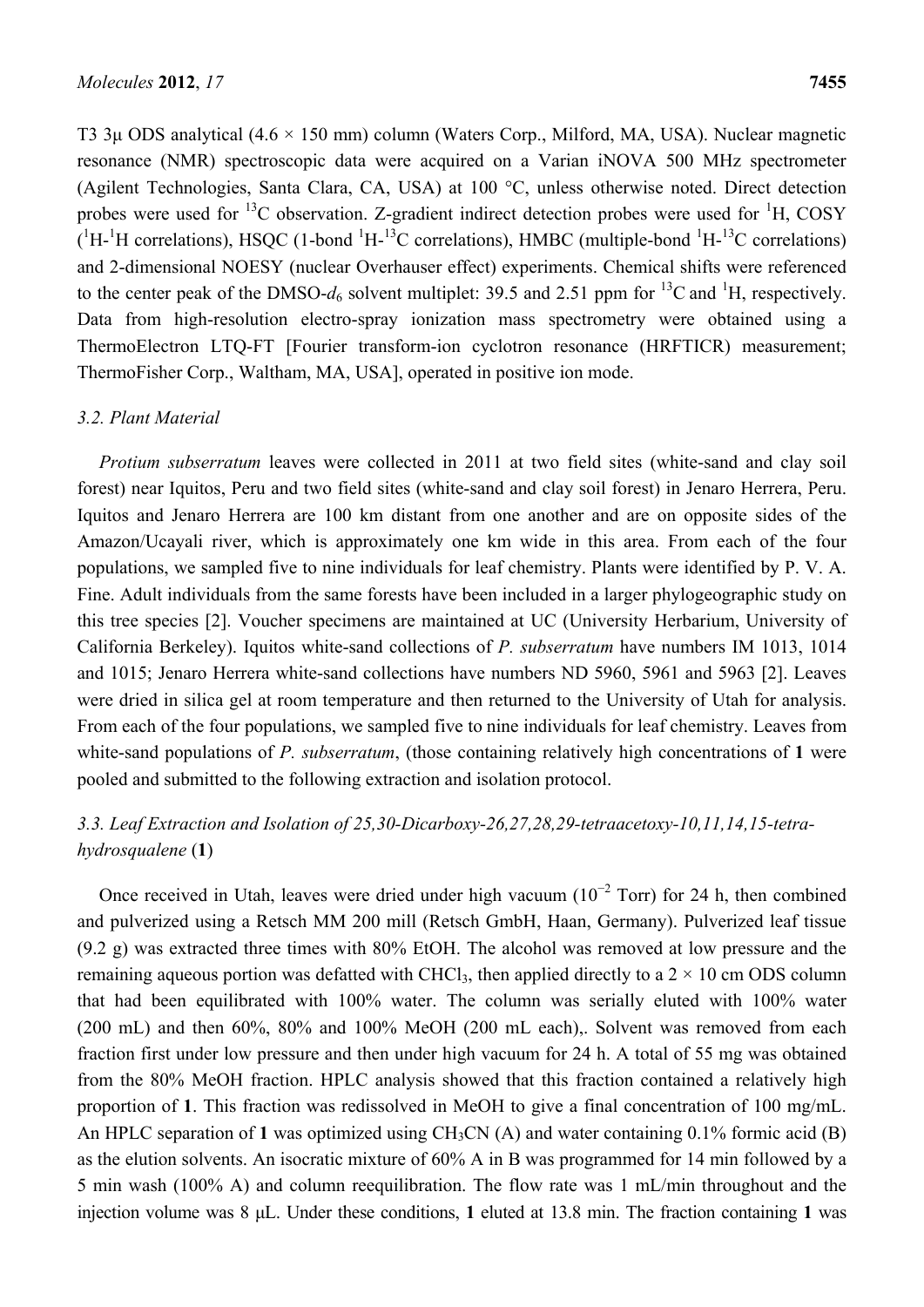concentrated at low pressure and lyophilized at high vacuum. A total of 11 mg was isolated as a clear glass; [α]<sup>25</sup> : 0.0° (*c* 0.003 g/mL, MeOH); UV (MeOH) nm (log *ε*) = 311 (4.66); <sup>13</sup>C- and <sup>1</sup>H-NMR, see Table 1. HRFTICR MS  $m/z$  707.40728  $[M + H]^{+}$  calcd. for  $C_{38}H_{58}O_{12}$  (3.9 ppm error).

## **4. Conclusions**

Diverging lineages of *P. subserratum* ecotypes found in the Amazon basin offer an intriguing glimpse into the process of habitat specialization We have found significant differences in the chemical composition of white-sand and clay ecotypes [8], including this newly described squalene derivative. We hypothesize that insect herbivory pressure is likely one of the mechanisms driving this divergence, and therefore the secondary metabolism of the plants that are preyed upon provides important clues as to how plants respond in evolutionary time to changes in herbivore communities. The occurrence of a modified form of an important primary metabolite, squalene, that we observe in higher concentrations in one ecotype of *P. subserratum*, is consistent with the hypothesis that insect herbivory can be a habitat-specific selective force. Future studies should investigate the effect of this squalene derivative on deterring specialist herbivores that occur on both white-sand and clay habitats.

## **Acknowledgements**

We thank T. Clausen for reviewing the manuscript; J. Harper and C. Mayne for enlightening discussions of NMR spectroscopic data; D. Edwards and P. Flynn for technical support and D. Denney for careful lab work. This research was supported by a collaborative grant from the National Science Foundation (DEB-074300/0743328 to PVAF and JL.).

## **References and Notes**

- 1. Daly, D.C.; Fine, P.V.A. A new Amazonian section of *Protium* (Burseraceae) including both edaphic specialist and generalist taxa. Studies in Neotropical Burseraceae XVI. *Syst. Bot.* **2011**, *36*, 939–949.
- 2. Fine, P.V.A.; Zapata, F.; Daly, D.C.; Mesones, I.; Misiewicz, T.M.; Cooper, H.F.; Barbosa, C.E.A. The importance of environmental heterogeneity and spatial distance in generating phylogeographic structure in edaphic specialist and generalist tree species of *Protium* (Burseraceae) across the Amazon Basin. *J. Biogeogr.* **2012**, doi: 10.1111/j.1365–2699.2011.02645.x.
- 3. Fine, P.V.A.; Mesones, I.; Coley, P.D. Herbivores promote habitat specialization by trees in Amazonian forests. *Science* **2004**, *305*, 663–665.
- 4. Kursar, T.A.; Coley, P.D. Delayed greening in tropical leaves: An anti-herbivore defense. *Biotropica* **1992**, *24*, 256–262.
- 5. Brenes-Arguedas, T.; Horton, M.W.; Coley, P.D.; Lokvam, J.; Waddell, R.A.; Meizoso-O'Meara, B.E.; Kursar, T.A. Contrasting mechanisms of secondary metabolite accumulation during leaf development in two tropical tree species with different leaf expansion strategies. *Oecologia (Berlin)* **2006**, *149*, 91–100.